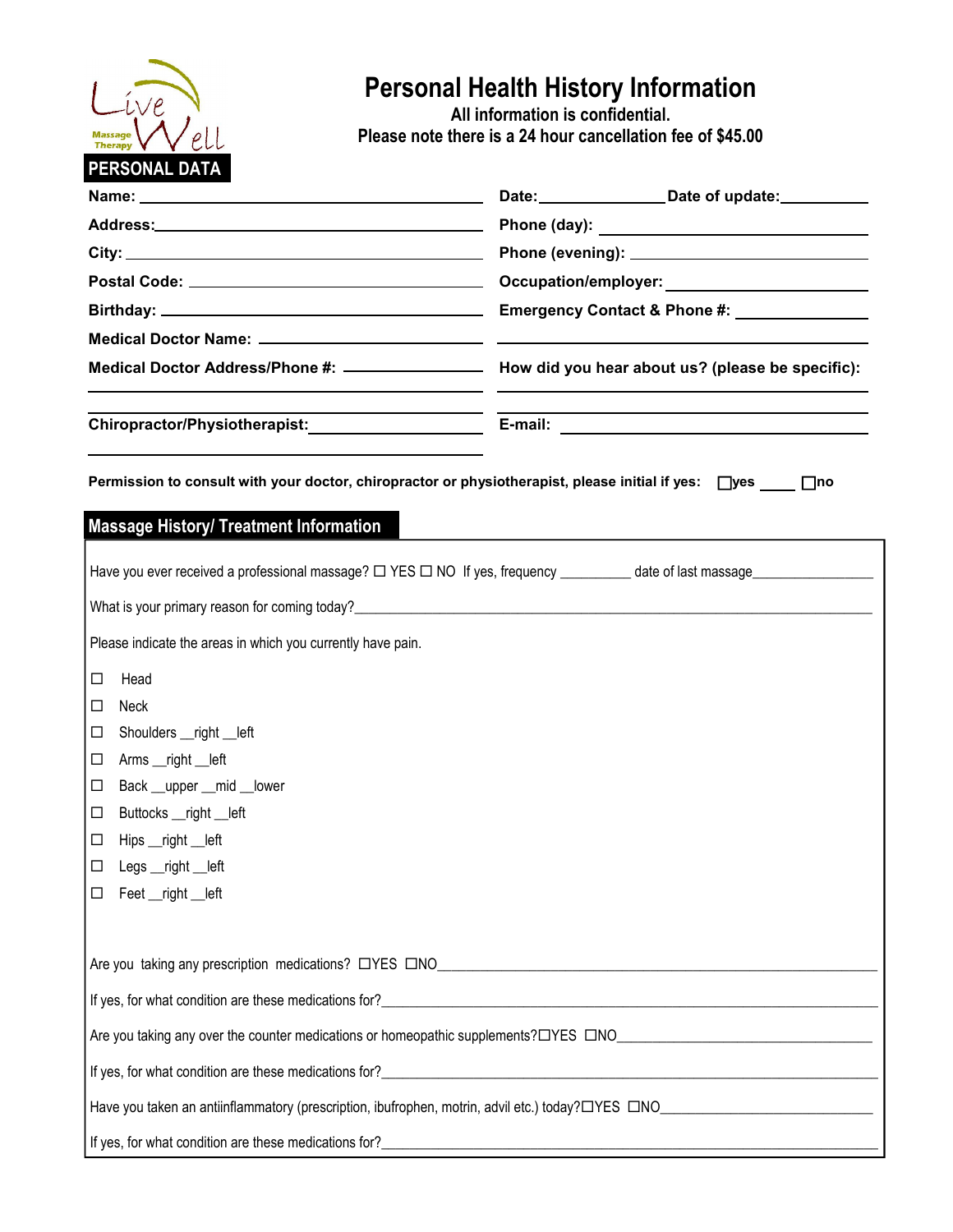| <b>Head</b>                                                                                                               |                                    |                            |                                                                                            |                                 |                                                          |                                |                                                  |
|---------------------------------------------------------------------------------------------------------------------------|------------------------------------|----------------------------|--------------------------------------------------------------------------------------------|---------------------------------|----------------------------------------------------------|--------------------------------|--------------------------------------------------|
| Headaches<br>⊔<br>Concussion<br>П<br>Head Injury<br>□                                                                     |                                    |                            |                                                                                            |                                 |                                                          |                                |                                                  |
| <b>Vision/ Hearing/ Sinus</b><br>□Eye Injury or Surgery<br>□Vertigo (dizziness)                                           |                                    | □Glaucoma<br>□Hearing Aids |                                                                                            | $\square$ Ear Infections        | □ Ear Injury or Surgery                                  |                                | $\square$ Deafness                               |
| $\square$ Sinusitis                                                                                                       |                                    |                            | □Chronic Sinus Infections                                                                  | □Nose Surgery                   | $\Box$ Fractures                                         |                                |                                                  |
| Jaw or TMJ Dysfunction<br>$\square$ Surgeries                                                                             | $\Box$ Fractures                   |                            | $\Box$ Implants                                                                            | $\Box$ Braces                   | $\Box$ Lock Jaw                                          |                                | □ Unusual Dental Experiences                     |
| <b>Neck</b><br>□Whiplash(car accidents, falls, sports injury, diving)                                                     |                                    |                            |                                                                                            | $\Box$ Burning neck pain        | $\Box$ Tension                                           |                                | $\square$ Stiffness                              |
| <b>Neurological</b><br>$\Box$ Fainting<br>$\Box$ Tingling                                                                 | $\Box$ Blackouts<br>$\Box$ Tremors |                            | $\square$ Seizures<br>$\square$ Sciatica                                                   | $\Box$ Paralysis                | □Memory Loss                                             | $\square$ Weakness             | $\Box$ Numbness                                  |
| □ Anxiety Attacks □ Nervousness<br>If yes, please describe:                                                               |                                    |                            | $\Box$ Depression                                                                          | □Multiple Personality Disorders |                                                          | □Emotional Dysfunction         |                                                  |
| <b>Respiratory</b><br>⊟Asthma<br>□Chronic/ Morning Cough<br>If yes, please describe:                                      | $\Box$ Bronchitis                  |                            | $\square$ Emphysema                                                                        | $\square$ Pneumonia             | $\Box$ Pleurisy                                          | □Shortness of Breath           |                                                  |
| <b>Cardiovascular/ Heart</b><br>□Heart Disease<br>□High Blood Pressure<br>□Low Blood Pressure<br>If yes, please describe: |                                    | $\Box$ Palpatations        | □ Atherosclerosis □ Heart Attack<br>$\Box$ Leg Cramps<br>□Chronic Congestive Heart Failure | $\square$ Stroke                | □Varicose Veins □Phlebitis<br>□Pacemaker /Similar Device | □Heart Murmur<br>$\Box$ Angina | $\Box$ Gout<br>□Rheneauds Disease<br>□Hemophilia |
| <b>Digestive/ Uro-genital</b><br>$\square$ Poor Appetite<br>□Stomach(ulcers) □Diarrhea<br>If yes, please describe:        | $\Box$ Constipation                |                            | $\Box$ Liver<br>$\Box$ Hernia(hiatus)                                                      | □Gall Bladder                   | $\Box$ Kidney                                            | $\Box$ Bladder                 | $\square$ Diabetes                               |